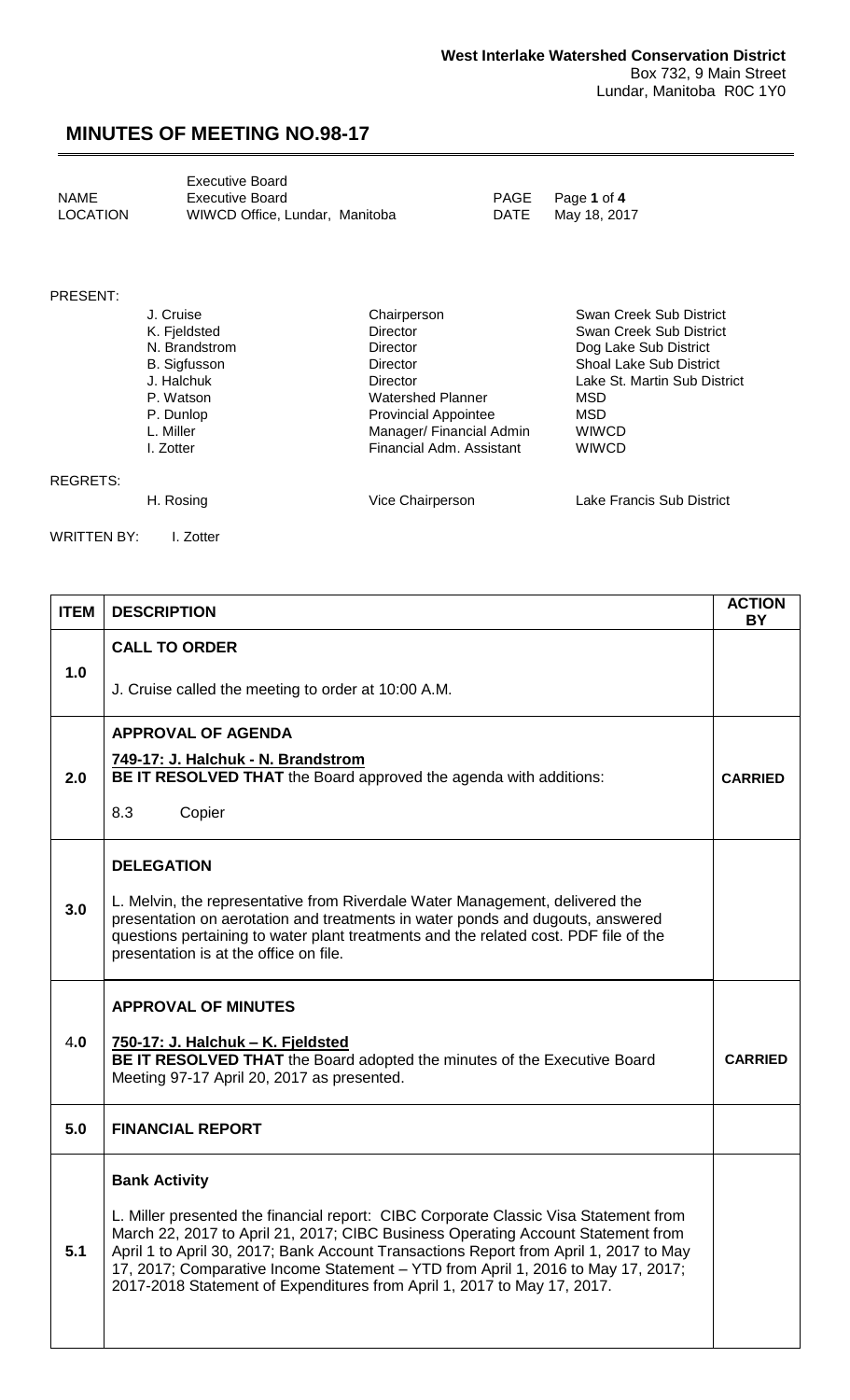## **MINUTES OF MEETING NO.98-17**

<span id="page-1-0"></span>

|          | <b>Executive Board</b>         |      |                  |
|----------|--------------------------------|------|------------------|
| NAME     | <b>Executive Board</b>         |      | PAGE Page 2 of 4 |
| LOCATION | WIWCD Office, Lundar, Manitoba | DATE | May 18, 2017     |

|     | 751-17: P. Dunlop - N. Brandstrom<br>BE IT RESOLVED THAT the Board approved the expenses of \$28,517.61 (cheques #<br>2970, 2971, 2974 - 3000), CIBC Corporate Classic Visa Statement from March 22,<br>2017 to April 21, 2017; CIBC Business Operating Account Statement from April 1 to<br>April 30, 2017; Bank Account Transactions Report from April 1, 2017 to May 17, 2017;<br>Comparative Income Statement - YTD from April 1, 2016 to May 17, 2017; 2017-2018<br>Statement of Expenditures from April 1, 2017 to May 17, 2017.                                                                                                                                                                                                                    | <b>CARRIED</b>                   |
|-----|-----------------------------------------------------------------------------------------------------------------------------------------------------------------------------------------------------------------------------------------------------------------------------------------------------------------------------------------------------------------------------------------------------------------------------------------------------------------------------------------------------------------------------------------------------------------------------------------------------------------------------------------------------------------------------------------------------------------------------------------------------------|----------------------------------|
| 6.0 | <b>SUB DISTRICT RECOMMENDATIONS</b><br>No Sub District Recommendations were brought forward at this time                                                                                                                                                                                                                                                                                                                                                                                                                                                                                                                                                                                                                                                  |                                  |
| 7.0 | <b>OLD BUSINESS</b>                                                                                                                                                                                                                                                                                                                                                                                                                                                                                                                                                                                                                                                                                                                                       |                                  |
| 7.1 | <b>Integrated Watershed Management plan (IWMP)</b><br>Tabled to the next Executive Meeting                                                                                                                                                                                                                                                                                                                                                                                                                                                                                                                                                                                                                                                                |                                  |
| 7.2 | <b>Audit</b><br>L. Miller updated the Board that the 2016-2017 Audit is in the process, which has not<br>been finalised at this time.                                                                                                                                                                                                                                                                                                                                                                                                                                                                                                                                                                                                                     |                                  |
| 7.3 | <b>Conservation Agreement</b><br>The Letter has been sent to the rural municipality of West Interlake, the respond has not<br>been received yet.                                                                                                                                                                                                                                                                                                                                                                                                                                                                                                                                                                                                          |                                  |
| 7.4 | <b>Winter Watering System Applications</b><br>Two applications for the Off Site Winter Watering Systems were submitted. The project<br>sites aren't inspected at this time.                                                                                                                                                                                                                                                                                                                                                                                                                                                                                                                                                                               |                                  |
| 8.0 | <b>NEW BUSINESS</b>                                                                                                                                                                                                                                                                                                                                                                                                                                                                                                                                                                                                                                                                                                                                       |                                  |
| 8.1 | <b>Advertising</b><br>The WIWCD received proposals to place an advertisement during the Lundar Agricultural<br>Fair Days from the CFRY, the Express Weekly News and the Interlake Spectator.<br>752-17: N. Brandstrom - B. Sigfusson<br>BE IT RESOLVED THAT the Board approved to place an advertisement with CFRY for<br>the cost of \$230.00, a 1/8 page advertisement in the Express Weekly News at the cost<br>of \$160.00 and 1/8 page advertisement in the Interlake Spectator at the cost of \$110.00.<br>The Advertisement in Bull Calendar exceeded previously approved amount.<br>753-17: P. Dunlop - N. Brandstrom<br>BE IT RESOLVED THAT the Board approved to pay the balance on the page in 2018<br>Bull Calendar in the amount of \$100.00 | <b>CARRIED</b><br><b>CARRIED</b> |
| 8.2 |                                                                                                                                                                                                                                                                                                                                                                                                                                                                                                                                                                                                                                                                                                                                                           |                                  |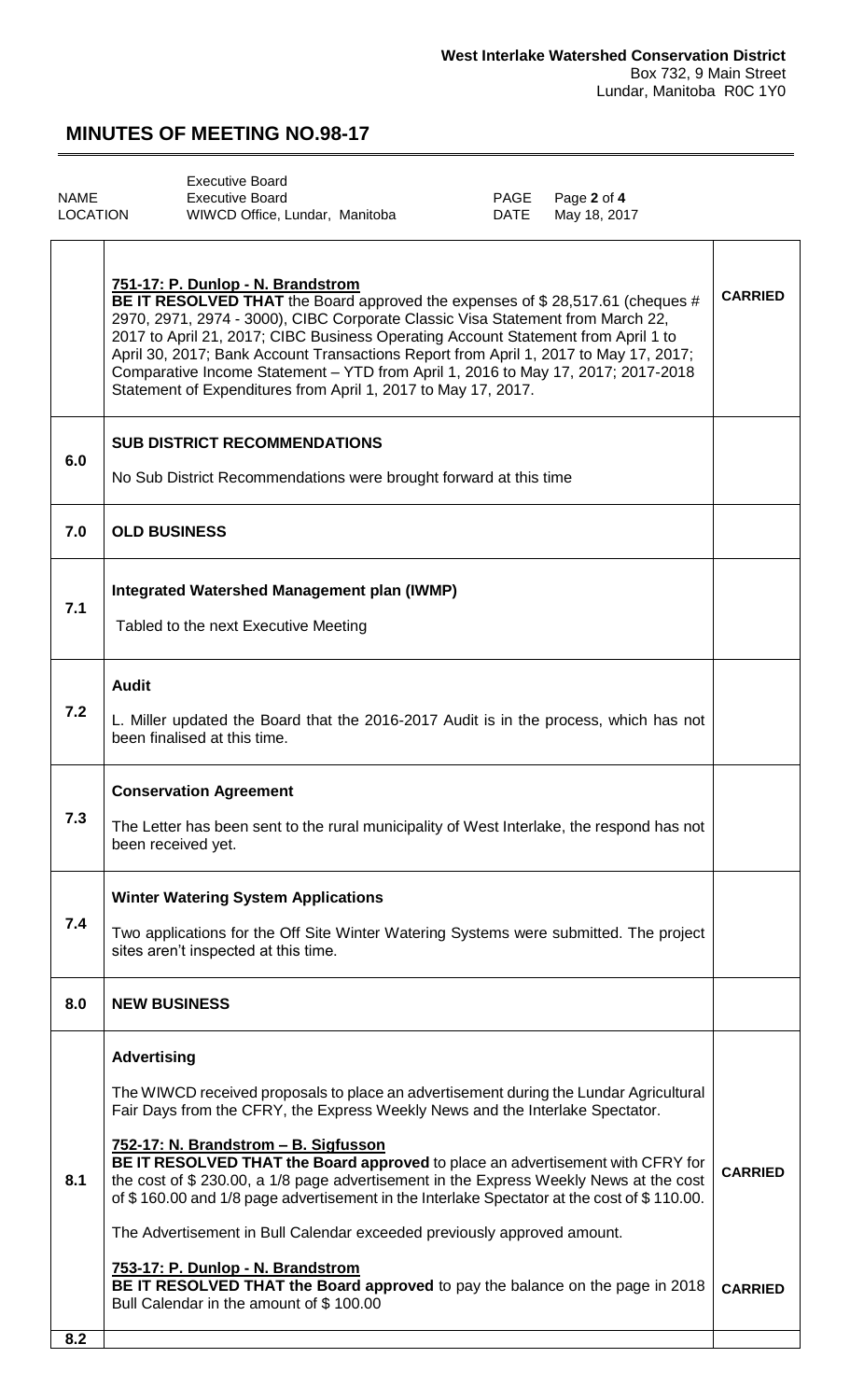### <span id="page-2-0"></span>**MINUTES OF MEETING NO.98-17**

| <b>NAME</b><br>LOCATION | <b>Executive Board</b><br>Page 3 of 4<br><b>Executive Board</b><br>PAGE<br>WIWCD Office, Lundar, Manitoba<br>DATE<br>May 18, 2017                                                                                                                                |                |  |
|-------------------------|------------------------------------------------------------------------------------------------------------------------------------------------------------------------------------------------------------------------------------------------------------------|----------------|--|
|                         | <b>Composters</b>                                                                                                                                                                                                                                                |                |  |
|                         | The WIWCD is out of stock on standing composters. The Board presented with a quote<br>for the purchase of 50 composters through Lundar Home Hardware store.                                                                                                      |                |  |
|                         | 754-17: P. Dunlop - B. Sigfusson<br><b>CARRIED</b><br>BE IT RESOLVED THAT the Board approved to purchase 50 composters at the price<br>of \$56.00 each plus TAX.                                                                                                 |                |  |
|                         | 755-17: K. Fjeldsted - N. Brandstrom<br>BE IT RESOLVED THAT the Board approved to subsidize the cost of composters<br>and to offer them to the residents of the WIWCD at \$30.00 each with no TAX.                                                               | <b>CARRIED</b> |  |
|                         | <b>Copier</b>                                                                                                                                                                                                                                                    |                |  |
| 8.3                     | The Lease of the current copier will expire in October of 2017. Staff to research the cost<br>of shipping the current copier back to the warehouse, to discontinue the Lease and the<br>cost to install previously purchased Ricoh Aficio MP 2800 at the office. |                |  |
| 9.0                     | <b>REPORTS</b>                                                                                                                                                                                                                                                   |                |  |
|                         | Chairperson                                                                                                                                                                                                                                                      |                |  |
| 9.1                     | N/A                                                                                                                                                                                                                                                              |                |  |
| 9.2                     | <b>MCDA Rep Report</b><br>Minutes of the Expanded Executive Committee Meeting are on file at the office.                                                                                                                                                         |                |  |
|                         | <b>Manager Report</b>                                                                                                                                                                                                                                            |                |  |
| 9.3                     | Manager updated the Board on the current activities of the West Interlake Watershed<br><b>Conservation District.</b>                                                                                                                                             |                |  |
| 9.4                     | <b>Watershed Planner</b><br>N/A                                                                                                                                                                                                                                  |                |  |
|                         | <b>IN CAMERA DISCUSSION</b>                                                                                                                                                                                                                                      |                |  |
|                         | 756-17: J. Halchuk - B. Sigfusson<br><b>BE IT RESOLVED THAT</b> the Board went in camera at 11:45 a.m. to discuss human<br>resources                                                                                                                             | <b>CARRIED</b> |  |
| 10.0                    | 757-17: K. Fjeldsted - N. Brandstrom<br><b>BE IT RESOLVED THAT</b> the Board moved out of camera at 11:50 a.m.                                                                                                                                                   | <b>CARRIED</b> |  |
|                         | 758-17: P. Dunlop - B. Sigfusson<br>BE IT RESOLVED THAT the Board approved Financial Administrator Assistant hours<br>at 32 hours per week and wages as proposed in the Letter (letter is on file at the office)<br>starting April 1, 2017.                      | <b>CARRIED</b> |  |